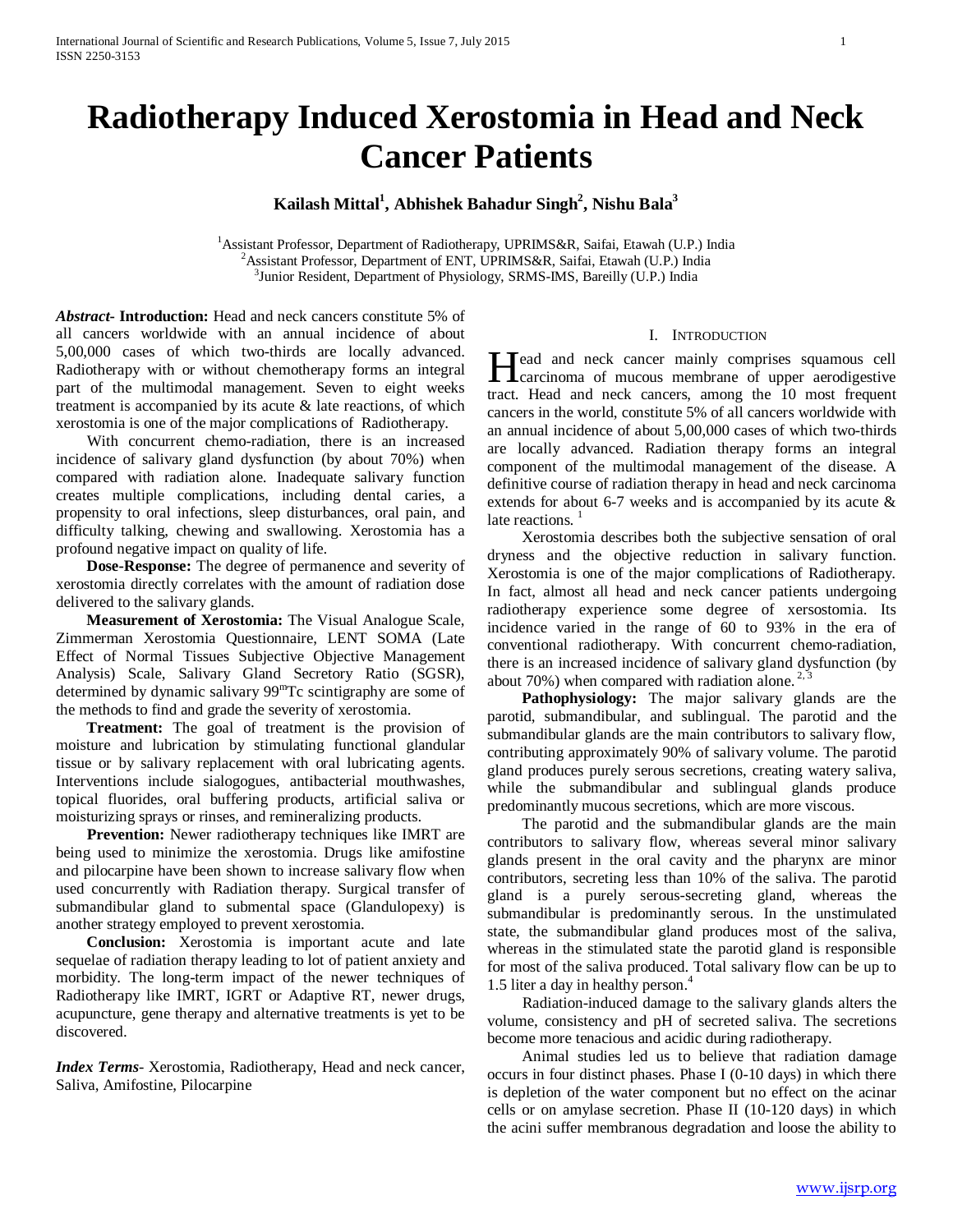secrete amylase. Phase III (120-240 days) this marks the phase of late toxicity which is characterized by loss of functional acinar cells due to loss of progenitor stem cells. Phase IV marks the regenerative phase but the functional deterioration continues due to the damage to ducts nerves and vessels.<sup>5</sup>

 Leslie and Dische. showed that salivary amylase became undetectable by 10th day of radiation due to acinar damage.<sup>6</sup>

 Saliva is comprised of 90% water and exerts antimicrobial, digestive, antacid, and lubricative properties. Inadequate salivary function creates multiple complications, including dental caries, a propensity to oral infections, sleep disturbances, oral pain, and difficulty talking, chewing and swallowing. Xerostomia has a profound negative impact on quality of life. Rydholm and associates conducted a study to explore the global effects of xerostomia, with a specific focus on psychological and social consequences. Four main categories were identified in the study: Subjective discomfort, e.g. dryness or burning sensation, Loss of function, e.g. articulation or swallowing, Increased infection, (oral thrush and ulcerations), Psychosocial effects, including shame, increased feelings of being a patient rather than a person and a tendency to avoid social contact, resulting in loneliness. Xerostomia and its associated symptoms have a considerable, negative global impact, resulting in shame, anxiety, disappointments and verbal communication difficulties. There should therefore be more focus on the management of xerostomia, which is often neglected in palliative care.7

Xerostomia patients exhibit reduced ability to process food. The observed decline in masticatory performance is probably due to reduced activity of the muscles of mastication.<sup>8</sup>

#### II. DOSE-RESPONSE

 The degree of permanence and severity of xerostomia directly correlates with the amount of radiation dose delivered to the salivary glands. Salivary flow reduces to 50–70% of baseline after 10–16 Gy radiation and is undetectable after 40–42 Gy radiation. Some recovery of function occurs with time, with the tissue dose required for a 50% response (TD50) increasing (i.e. more dose needed for the same level of injury) at longer followup times.<sup>9</sup>

 The effects of fraction size on xerostomia are limited and conflicting. The  $\alpha/\beta$  ratio for parotid has been estimated to be close to 20 in rats.

 Contrary to this it is believed from the continuous hyperfractionated accelerated radiotherapy. (CHART) experience that hyperfractionation is protective for late effects.<sup>10</sup>

This may lead us to believe that the  $\alpha/\beta$  ratio should infact be much smaller. Thus, it is believed that fractionation may have an impact on xerostomia with the salivary gland having a differential  $\alpha/\beta$  ratio.<sup>11</sup>

#### III. MEASUREMENT OF XEROSTOMIA

 The assessment of severity of xerostomia is done by subjective and objective techniques. The Visual Analogue Scale, Zimmerman Xerostomia Questionnaire, LENT SOMA (Late Effect of Normal Tissues Subjective Objective Management Analysis) Scale are some of the methods to find and Grade the severity of xerostomia. The salivary gland secretory ratio (SGSR), determined by dynamic salivary 99mTc scintigraphy and measurement of salivary output flow are an objective measure of salivary gland function. $^{12}$ 

 Prevention: Radiotherapeutic management is a challenge in head and neck due to the close proximity of the tumor and avoidance structure (esp. salivary glands).

 In patients receiving definitive conventional radiotherapy grade-2 xerostomia is seen in 80% of patients while in only 30% of patients receiving focused radiation treatment like definitive Intensity Modulated Radiation Therapy (IMRT). <sup>13, 14</sup>

 At 24 months, grade 2 or worse xerostomia was significantly less common with IMRT than with conventional radiotherapy (20 [83%; 95% CI 63-95] of 24 patients given conventional radiotherapy vs nine [29%; 14-48] of 31 given IMRT; p<0·0001). At 12 and 24 months, significant benefits were seen in recovery of saliva secretion with IMRT compared with conventional radiotherapy, as were clinically significant improvements in dry-mouth-specific and global quality of life scores. Severe chronic xerostomia, defined as a long-term salivary function of <25% of baseline, can be avoided if at least one parotid gland is spared to a mean dose of less than 20 Gy, or if both glands are spared to less than 25 Gy. Intensity-modulated radiotherapy has significantly better long term outcomes than conformal radiotherapy as it can spare parotid glands and thus improves quality of life.<sup>15</sup>

 Amifostine works on the principle of radio-protection and has been to reduce acute and chronic xerostomia. Demonstration of a tumor protective effect by some and the lack of benefit in the setting of chemoradiation by others. This led to the recommendations of the American Society of Clinical Oncology which advised against its use in the setting of chemoradiation (standard of care in head and neck tumor).  $16, 17$ 

 Pilocarpine is a parasympathomimetic sialogogue and has been shown to increase salivary flow when used concurrently with Radiation therapy. Even though Fisher et al demonstrated some improvements in salivary flow at 3 to 6 months, both Warde and Fisher failed to demonstrate any improvements in quality of life of patients. <sup>18, 19</sup>

 Surgical transfer of submandibular gland to submental space (Glandulopexy) is another strategy employed to (outside the radiation field) preserve its function and prevent the development of radiation-induced xerostomia.<sup>20</sup>

#### IV. TREATMENT

 The goal of treatment is the provision of moisture and lubrication by stimulating functional glandular tissue or by salivary replacement with oral lubricating agents. The approach is palliative. The treatment of secondary conditions like infections, the prevention of oral and dental disease, and the provision of nutritional support are imperative to quality care. Strategies for treatment include combinations of gustatory and pharmacologic methods to increase salivary flow. Interventions include sialogogues, antibacterial mouthwashes, topical fluorides, oral buffering products, artificial saliva or moisturizing sprays or rinses, and remineralizing products. Acupuncture has been reported to significantly increase the stimulated and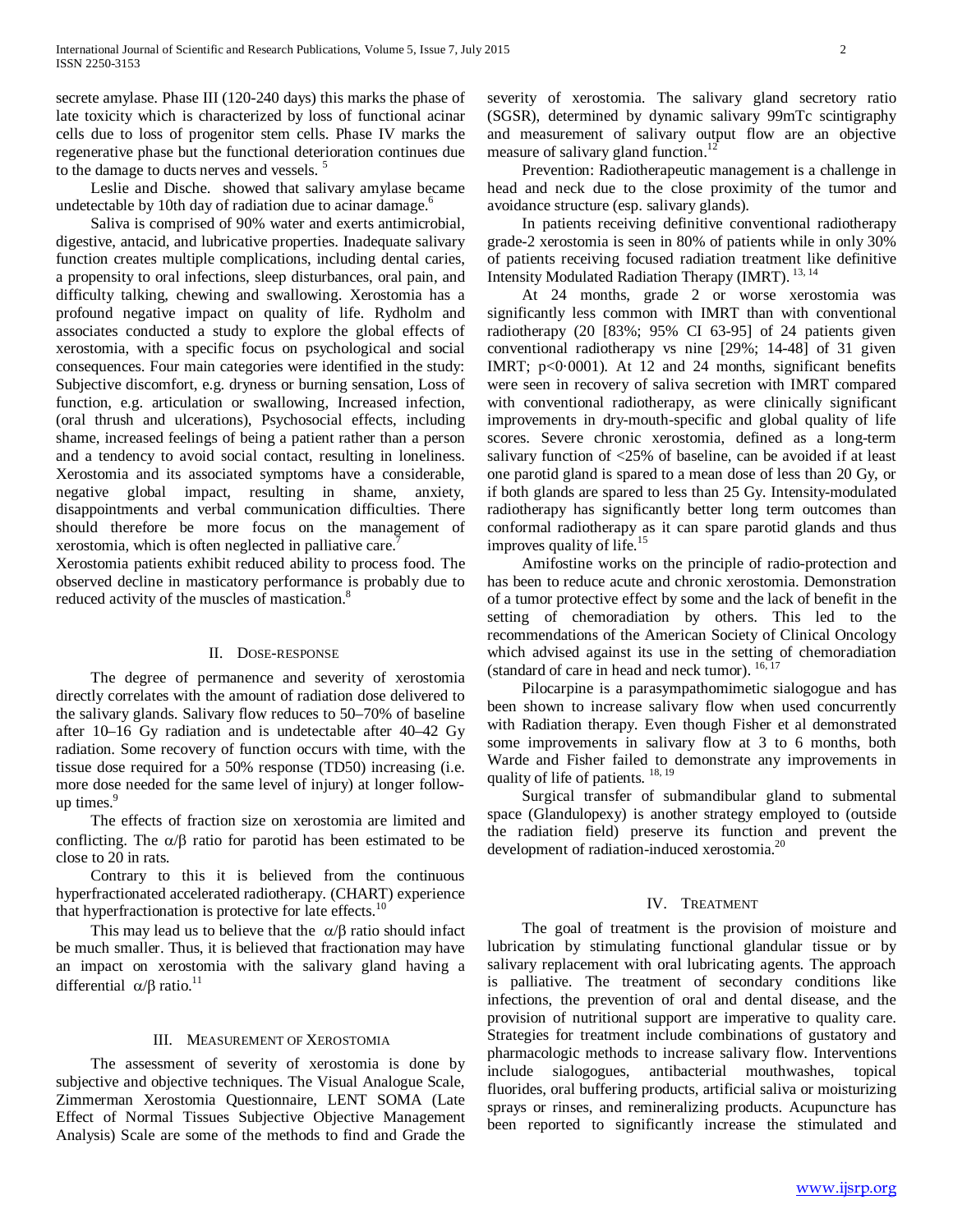unstimulated salivary flow rate. Gene therapy is still at an experimental stage.

#### V. SUPPORTIVE MEASURES

#### Better oral hygiene

 As the physical stimulation of salivary glands originate in taste buds. Mechanical debridment of dorsum of tongue with soft tooth brush and use of spray misters before and during meal assists in maintaining access to taste buds. Oral Hygiene also reduces incidence of oral candidiasis.

#### Dental check-up

 Nieuw and associates recommended in a study that after the radiation therapy is ended, a dental check-up should be done every 3 months to allow control of any incipient oral inflammation and dental decay. $2<sup>1</sup>$ 

#### Antifungal prophylaxis

Use of antifungal lozenges and oral hygiene also helps.

#### Vitamin supplements

 Patients should be advised to maintain a balanced diet and avoid foods that irritate unprotected saliva Vitamin A and Nicotinic acid supplements are known to increase salivary flow.

### VI. SALIVARY SUBSTITUTES

 Most of the patients use water for their symptom relief. There are many types of salivary substitutes available in the market. Salivary substitutes give only temporary relief like, Mucin containing sprays, Biotene, Sugar-free chewing gum, Lactoperoxidase, and glucose oxidase (Oral Balance) gel, Hydroxy-Propyl-Methyl-Cellulose (HPMC) etc.<sup>22</sup>

#### VII. SALIVARY STIMULANTS

 Pilocarpine has become the focus of most clinical trials investigating salivary stimulants for the treatment of radiationinduced xerostomia. The recommended dose of pilocarpine is 5 mg three times daily. There was a significant improvement of salivary flow rate and quality of life in pilocarpine. Most common side effect of pilocarpine is sweating. It is contraindicated in bronchospasm, congestive heart failure, chronic obstructive pulmonary disease and acute bronchial asthma and acute congestive glaucoma. The maximum therapeutic effect is normally observed after 4 to 8 weeks of therapy.<sup>23</sup>

 In Head and neck cancer patients when given concomitant with RT tablet Pilocarpine (5mg) three to four times a day is usually started three days prior to RT and continued for three months. In a double blind, placebo controlled study Average xerostomia score for patients who received pilocarpine was 68 mm and in group, which was not treated with pilocarpine, was 34 mm. The pilocarpine group attained statistical superiority in all assessment comparisons individually and with the average of the combined assessments  $(p<0.01)^{24}$ 

 Cevimeline is now being evaluated for radiation-induced xerostomia. It has no cardiorespiratory side affect as that of pilocarpine.<sup>25</sup>

 Blom et al reported that stimulated and unstimulated salivary flow rates were significantly better after 12 to 24 weeks of acupuncture. With the use of codetron, There was a significant improvement in the reported xerostomia (using the visual analog scale) and stimulated and unstimulated salivary flow rates. There was, however, no improvement in the patients' QoL.  $^{26,27}$ 

 Animal experiments have attempted to improve postradiation salivary function by attempting to transfer genes coding for water channels in the acinar cells and genes coding for enzymes that mop up the free radicals produced during radiation. The techniques promises hope for future.<sup>28</sup>

#### VIII. CONCLUSION

 Xerostomia is an important acute and late sequelae of radiation therapy leading to lot of patient anxiety and morbidity. Treatment of resultant dry mouth is at present poor. Important advances have been made in the understanding of the dose response of salivary glands and prevention and treatment of xerostomia. However, the long-term impact of the newer techniques of Radiotherapy like IMRT, newer drugs, gene therapy and alternative treatments is yet to be discovered.

#### **REFERENCES**

- [1] Clliford Chao KS, Perez CA, Brady LW, editors. Radiation Oncology Management Decisions. 2nd ed. Philadelphia: Lippincott Williams & Willkins; 2002. p.1-13.
- [2] Wijers OB, Levendag PC, Braaksma MM, et al. Patients with head and neck cancer cured by radiation therapy: A survey of the dry mouth syndrome in long-term survivors. Head Neck 2002;24(8):737-47.
- [3] Bhide SA, Miah AB, Harrington KJ, et al. Radiation-induced xerostomia: Pathophysiology, Prevention and Treatment Clinical. Oncology 2009;21:737-44.
- [4] Humphrey SP, Williamson RT. A review of saliva: Normal composition, flow and function. J Prosthet Dent 2001;85(2):162-69.
- [5] Zeilstra LJ, Vissink A, Konings AW, et al. Radiation induced cell loss in rat submandibular gland and its relation to gland function. Int J Radiat Biol 2000;76(3):419-29.
- [6] Leslie MD, Dische S. Changes in serum and salivary amylase during radiotherapy for head and neck cancer: A comparison of conventionally fractionated radiotherapy with CHART. Radiother Oncol 1992;24(1):27-31
- [7] Rydholm M, Strang P. Physical and psychosocial impact of xerostomia in palliative cancer care: A qualitative interview study. Int J Palliat Nurs. 2002; 8(7):318-23
- [8] Dusek M, Simmons J, Buschang PH, Hashimi I. Masticatory function in patients with xerostomia. Gerodontology1996;13:3-8.
- [9] Blanco AI, Chao KSC, El Naqa I, et al. Dose-volume modelling of salivary function in patients with head-and-neck cancer receiving radiotherapy. Int J Radiat Oncol Biol Phys 2005;62:1055-69.
- [10] Franzen L, Sundstrom S, Karlsson M, et al. Fractionated irradiation and early changes in noradrenaline induced potassium efflux (86Rb+) in rat parotid gland. Acta Oncol 1992;31:359-64.
- [11] Kosuda S, Satoh M, Yamamoto F, Uematsu M, et al. Assessment of salivary gland dysfunction following chemoradiotherapy using quantitative salivary gland scintigraphy. Int J Radiat Oncol Biol Phys 1999;45(2):379- 84.